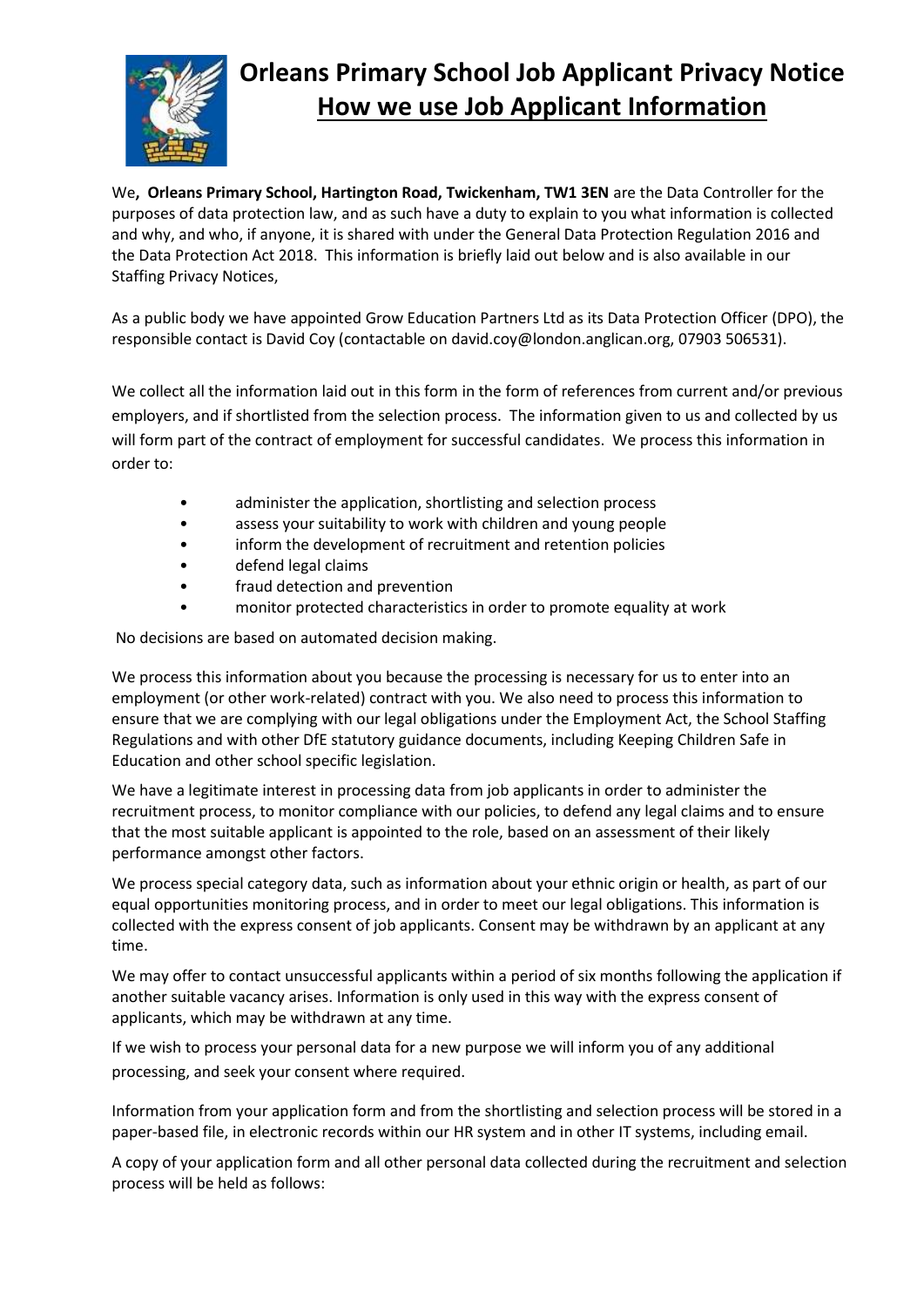- For successful applicants this will be transferred to a personnel file where it will be held securely. You will be given a workforce privacy notice upon appointment which will explain how we will hold and process your data as an employee.
- For unsuccessful applicants, securely for a period of six months.

Your information will be shared with school staff with a recruitment responsibility. This will include members of our HR and administrative staff, those responsible for shortlisting and interviewing and managers within the relevant area of work or department. Equality monitoring information is separated from the application form upon receipt and is not shared with those responsible for shortlisting and interviewing.

We do not share information about job applicants with anyone without consent unless the law and our policies allow us to do so.

We will not share your data with third parties unless until an offer of employment is made to you. At that stage, your data will be shared to fulfil our legal and contractual requirements, obtain or provide necessary information or because the third party processes data on our behalf. These third parties include:

- The Disclosure and Barring Service in order to undertake a criminal record check
- Suppliers and consultants that provide us with a service, such as occupational health, HR or legal services
- Relevant professional bodies in order to verify your qualifications (such as the Teaching Regulation Agency for teaching posts).

When we appoint third parties to process data on our behalf, the third party is also required to process the data lawfully and fairly and in a manner that ensures appropriate security of the data, using appropriate technical or organisational measures to protect against unauthorised or unlawful processing and accidental loss.

We do not transfer your data to countries outside the European Economic Area.

Under data protection legislation, you have the right to request access to information about you that we hold. To make a request for your personal information, contact our data protection officer (details at the beginning of this document).

You also have the right to:

- restrict processing of your data in certain circumstances;
- prevent processing for the purpose of direct marketing;
- object to decisions being taken by automated means;
- object to the processing of your data where we are relying on our legitimate interests as the lawful basis for processing;
- in certain circumstances, have inaccurate personal data rectified, blocked, erased or destroyed; and
- claim compensation for damages caused by a breach of data protection legislation.

If you would like to discuss anything above, please contact Lauren Drake, the School Business manager, by emai[l info@orleans.richmond.sch.uk](mailto:info@orleans.richmond.sch.uk) or by phone 0208 892 1654. Orleans Primary School reserves to right to verify the requesters identification by asking for Photo ID, if this proves insufficient then further ID may be required.

If you would like to make a request, please contact Orleans Primary School

• info@orleans.richmond.sch.uk